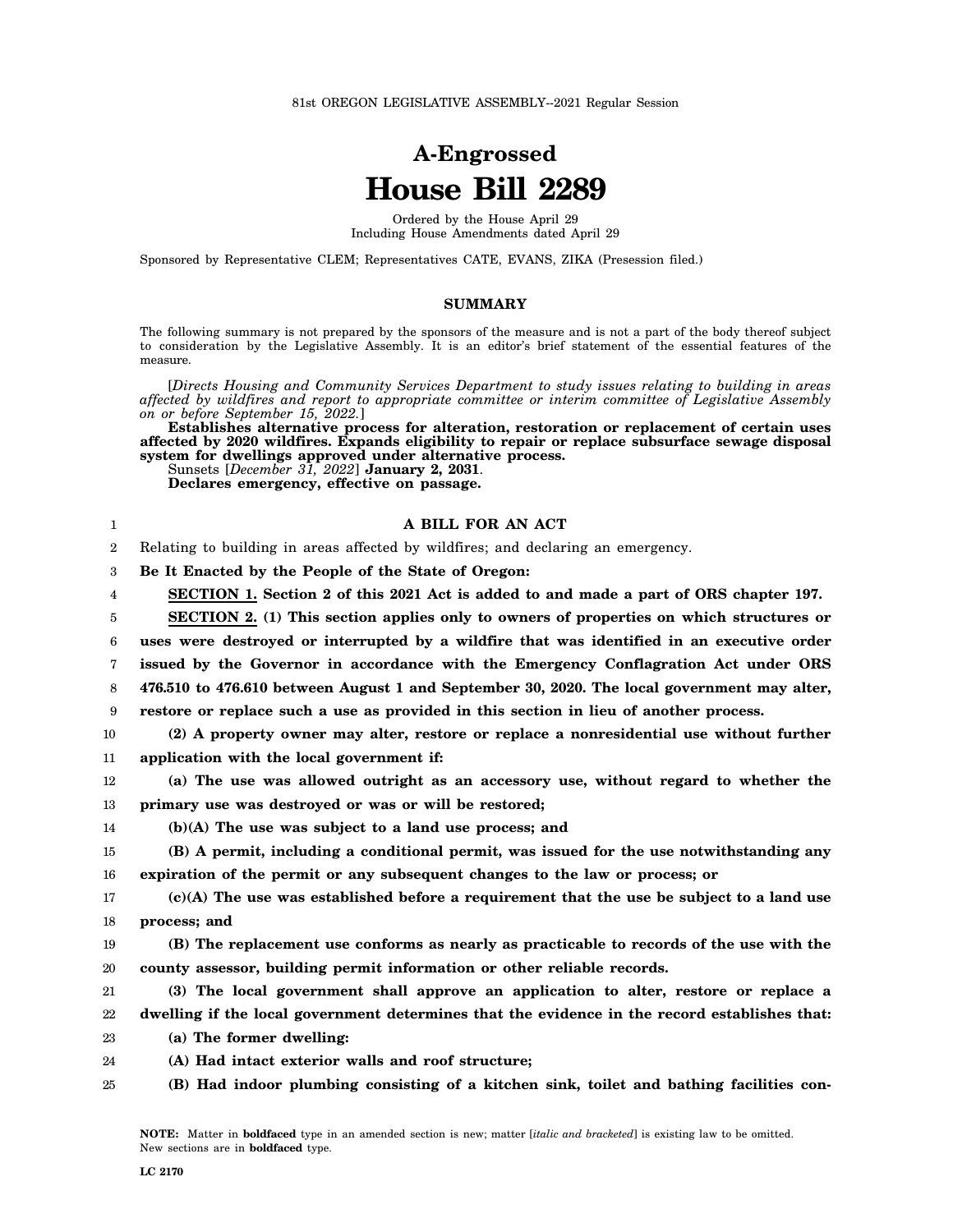- 1 **nected to a sanitary waste disposal system;**
- 2 **(C) Had interior wiring for interior lights;**
- 3 **(D) Had a heating system; and**
- 4 5 **(E)(i) Was authorized by building permits or other regulatory approval process by the appropriate authority; or**
- 6 **(ii) Was assessed as a residential dwelling for purposes of ad valorem taxation for the tax**
- 7 **year beginning July 1, 2001, and is not subject to unresolved enforcement proceedings ques-**
- 8 **tioning the lawfulness of the dwelling; and**
- 9 **(b) The proposed dwelling will:**
- 10 **(A) Not exceed the floor area of the destroyed dwelling by more than 10 percent;**
- 11 **(B) Be adequately served by water, sanitation and roads;**
- 12 13 14 **(C) Be located wholly or partially within the footprint of the destroyed dwelling unless the applicant chooses a different location within the same lot or parcel to comply with local flood regulations or to avoid a natural hazard area; and**
- 15 **(D) Comply with applicable building codes that were in effect on the later of:**
- 16 **(i) January 1, 2008; or**
- 17 **(ii) The date of the former dwelling's construction.**
- 18 19 20 **(4) A local government may not add conditions to the approval or siting of a dwelling under subsection (3) of this section except as necessary to maintain participation in the National Flood Insurance Program under 42 U.S.C. 4001 et seq.**
- 21 22 **(5) A local government may delegate the approval of an application under subsection (3) of this section to:**
- 23 **(a) A hearings officer, as defined in ORS 215.402 or 227.160;**
- 24 **(b) A planning commission, as described in ORS 215.020; or**
- 25 **(c) A building official, as defined in ORS 455.715.**
- 26 27 28 29 30 **(6) The findings of the local government or its designee in approving an application under subsection (3) of this section is not a land use decision. The local government may not require an applicant give notice to any nonparty. The findings and conclusions of the local government are entitled to deference if there is any evidence to support the findings and are subject to review only under ORS 34.010 to 34.100.**
- 31 32 33 34 **(7) If a local government determines based on the evidence in the record that the use legally existed, the local government may, through a land use decision, approve an application to alter, restore or replace a use for which a land use application, building permit or other regulatory approval was required but record of the approval is unavailable for:**
- 35 36 **(a) A dwelling built after January 1, 2001, that complies with subsection (3)(a)(A) to (D) and (b) of this section; or**
- 37 **(b) A nonresidential use or structure.**
- 38 **(8) An application under this section must be filed on or before September 30, 2025.**
- 39 40 **(9) An approval of an application under this section expires only if the property owner has not commenced development of the structure or use on or before December 30, 2030.**
- 41 42 **SECTION 3. Section 4 of this 2021 Act is added to and made a part of ORS 454.605 to 454.755.**
- 43 44 45 **SECTION 4. (1) Notwithstanding ORS 454.655 (4), the Department of Environmental Quality shall issue a decision on a permit to repair or replace a subsurface sewage disposal system that serves a dwelling approved under section 2 of this 2021 Act without regard to**